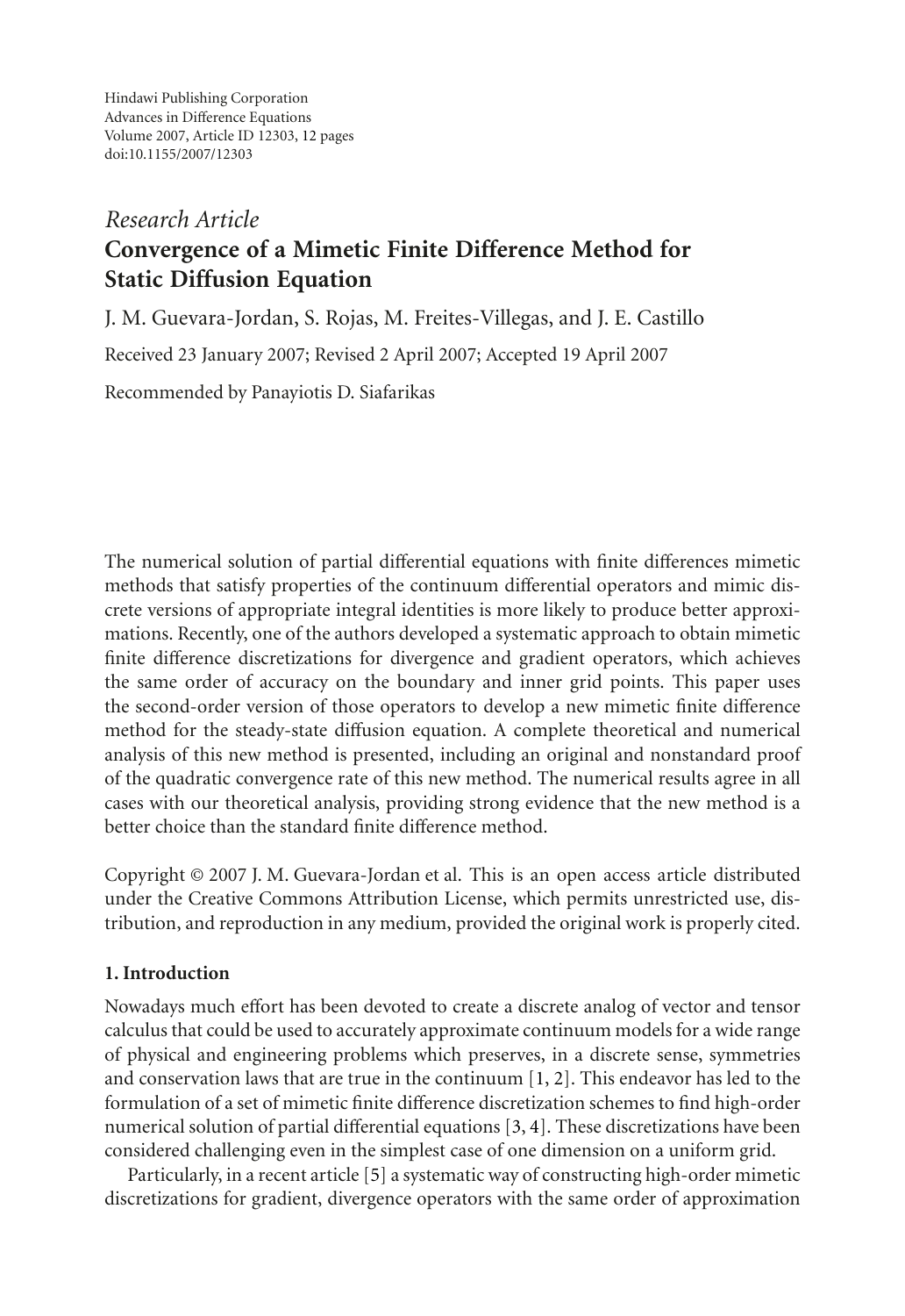at the boundary and inner region was presented. A key point of mimetic discretizations is to build discrete versions of these operators satisfying a discrete analog of the divergence or Green-Gauss theorem which implies that the discrete operators will satisfy a global conservation law. This condition also ensures that the discretizations of the boundary conditions and of the differential equation are compatible. In addition to having the advantage that its formulation is not more complex than standard finite differences, it has been known for some time that numerical methods based on mimetic discretization produce better results than standard finite differences.

In this article, we will provide a rigorous proof of quadratic convergence for a particular and unique mimetic finite difference method for the steady-state diffusion equation based on the second-order discrete gradient and divergence operators obtained and studied in [\[5](#page-10-5)[–7\]](#page-10-6). Although the literature on second-order mimetic methods for the steadystate diffusion is fairly well established, our new method is not standard. Consequently, the theoretical analysis of convergence presented in this article is different from those reported previously, therefore representing a new contribution.

Comparative studies of the new method and other mimetic schemes have been reported previously [\[7,](#page-10-6) [8\]](#page-10-7). Those studies give evidence that the second-order gradient approximations of our scheme on the boundaries produce, in the worst cases, more accurate solution. However, all second-order mimetic schemes achieve quadratic convergence rate, which is not the situation for standard finite difference methods based on ghost points and extended grids. Comparison of the new scheme against sophisticated or very elaborated numerical techniques such as mixed finite elements is a current research topic but it is out the scope of this paper.

Without lose of generality and for methodological reasons, our analysis will be developed for the one-dimensional steady-state diffusion equation. In this case, the divergence theorem takes the form

<span id="page-1-1"></span>
$$
\int_0^1 \frac{dv}{dx} f \, dx + \int_0^1 v \frac{df}{dx} dx = v(1)f(1) - v(0)f(0) \tag{1.1}
$$

on which  $\frac{dv}{dx}$  plays the role of the divergence of the vector field  $v(x)$ , while  $\frac{df}{dx}$ plays the role of the gradient of the scalar field  $f(x)$ . Our numerical studies give evidence that theoretical results hold in several dimensions and the new scheme produces better approximations than standard finite difference methods.

The rest of this article is organized as follows. In [Section 2,](#page-1-0) we introduce the continum model for the steady-state diffusion equation with its respective boundary conditions relevant to this work. After that, in [Section 3,](#page-2-0) the second-order discretized mimetic scheme for the gradient and divergence operators is presented. In [Section 4,](#page-4-0) the new mimetic finite difference method for the steady-state diffusion equation is developed and described. Then, in [Section 5](#page-5-0) we present the proof of the quadratic convergence rate of the new method. Next, the solution and analysis of illustrative numerical test problems are given in [Section 6.](#page-7-0) Finally, the conclusions and recommendations are summarized in [Section 7.](#page-9-0)

# <span id="page-1-0"></span>**2. The continuum model**

Our model problem will be presented in terms of the steady diffusion equation. Being one of the most important and widely used equations of the mathematical physics, the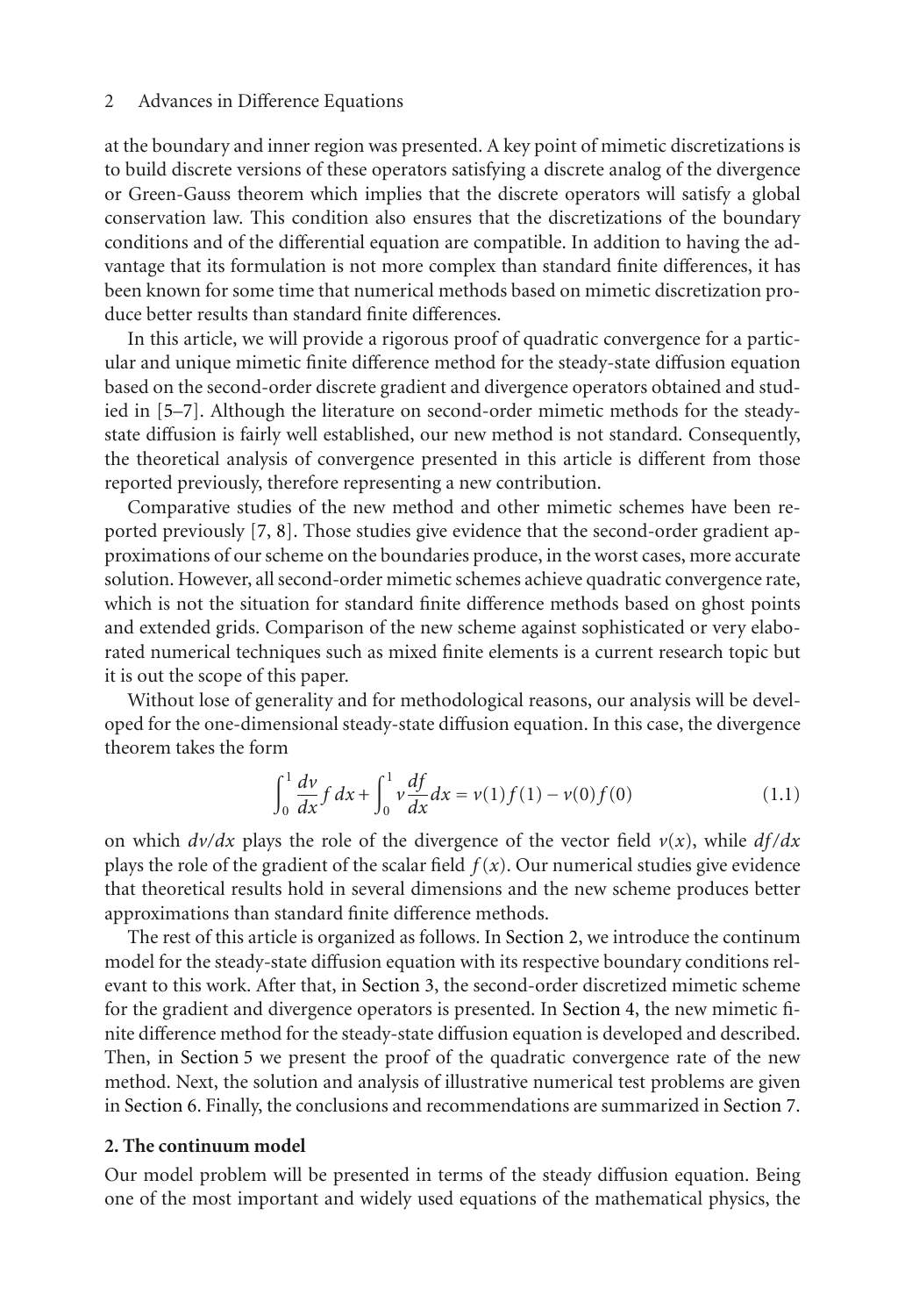

Figure 3.1. Uniform staggered (nonuniform point distributed) grid ( $f_i \equiv f(x_i)$ ).

<span id="page-2-3"></span>range of physical and engineering problems modeled by this equation includes heat transfer, flow through porous medium, and the pricing of some financial instruments [\[9](#page-10-8)[–11\]](#page-10-9). Accordingly, the wide range of applications of the diffusion equation justify the effort and time devoted in finding ways of obtaining high-quality numerical solution of it on different contexts.

In the one-dimensional case, the diffusion equation takes the form

<span id="page-2-1"></span>
$$
\frac{d}{dx}\left(K(x)\frac{df(x)}{dx}\right) = F(x),\tag{2.1}
$$

where  $f(x)$  is an unknown function,  $F(x)$  is a given source term, and  $K(x)$  is a positive function. To have a properly posed boundary value problem by [\(2.1\)](#page-2-1), we will be imposing boundary conditions of the Robin (mixed) type

<span id="page-2-6"></span><span id="page-2-2"></span>
$$
\alpha_0 f(0) - f'(x)|_{x=0} = \gamma_0, \tag{2.2a}
$$

$$
\alpha_1 f(1) + f'(x)|_{x=1} = \gamma_1,\tag{2.2b}
$$

where  $\alpha_0$ ,  $\alpha_1$ ,  $\gamma_0$ , and  $\gamma_1$  are known constants. In this article, we are analyzing the case where  $K(x)$  is the identity. In this situation, it has been reported that the problem posed by [\(2.1\)](#page-2-1) and [\(2.2\)](#page-2-2) has a unique solution when  $\alpha$ 's coefficients are not null [\[12](#page-11-0), [13\]](#page-11-1).

#### <span id="page-2-0"></span>**3. The mimetic discretization**

The description of the mimetic discretization will be presented by using the one-dimensional *uniform staggered* or *nonuniform point distributed* grid represented in [Figure 3.1](#page-2-3) in the interval  $[x_0 = 0, x_n = 1]$ .

In this context, the region of interest (interval  $[0,1]$ ) is partitioned into *n* equally spaced cells  $[x_i, x_{i+1}]$  with  $0 \le i \le n-1$ . The end points of each cell are called nodes, being the boundary of the grid the nodes  $x_0$  and  $x_n$ , respectively. The center of each cell is indexed with half integer, namely  $x_{i+1/2} = (1/2)(x_i + x_{i+1})$ .

In this grid, the vector field  $\nu$  of  $(1.1)$  can be considered as a vector whose components are the vector field  $\nu$  evaluated at the grid's nodes including the boundary, while the scalar function  $f(x)$  can be considered as a vector having components corresponding to the evaluation of the function *f* at the center of each cell and at the boundary nodes

<span id="page-2-5"></span><span id="page-2-4"></span>
$$
\nu \equiv (\nu(x_0), \nu(x_1), \nu(x_2), \dots, \nu(x_{n-1}), \nu(x_n))^T, \tag{3.1a}
$$

$$
f \equiv (f(x_0), f(x_{1/2}), f(x_{3/2}), \dots, f(x_{n-1/2}), f(x_n))^{T}.
$$
 (3.1b)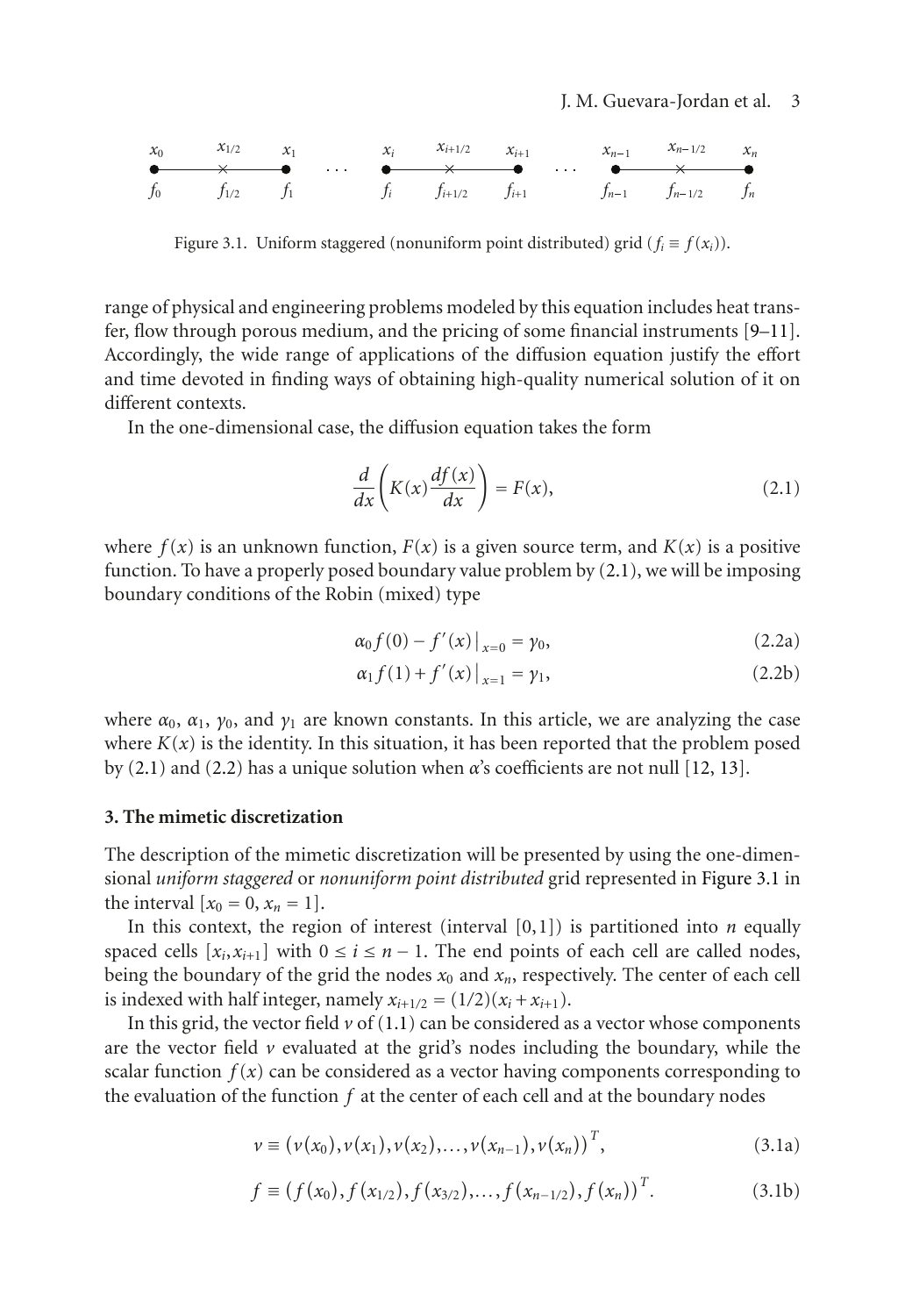On uniform grids, following the notation of [Figure 3.1,](#page-2-3) the approach of [\[5](#page-10-5), [7](#page-10-6)] can be applied to obtain second-order mimetic discretizations **D** and **G** for the divergence and gradient continuum operators, respectively, yielding that the gradient at the boundary points  $x_0$  and  $x_n$  has the form

$$
(Gf)_0 = \frac{-(8/3)f_0 + 3f_{1/2} - (1/3)f_{3/2}}{h},
$$
\n(3.2a)

$$
\left(\mathbf{G}f\right)_n = \frac{(8/3)f_n - 3f_{n-1/2} + (1/3)f_{n-3/2}}{h},\tag{3.2b}
$$

while at the inner points (cell or edges), represented as crosses in [Figure 3.1,](#page-2-3) the gradient and divergence approximations coincide with standard central difference schemes

$$
\left(\mathbf{G}f\right)_i = \frac{f_{i+1/2} - f_{i-1/2}}{h}, \quad i = 1, \dots, n-1,\tag{3.3a}
$$

<span id="page-3-0"></span>
$$
(\mathbf{D}f)_{i+1/2} = \frac{f_{i+1} - f_i}{h}, \quad i = 0, \dots, n-1.
$$
 (3.3b)

It should be noted that the discretized divergence operator [\(3.3b\)](#page-3-0) is only defined at the inner nodes or cell centers, while the gradient is defined at nodal points. As is worked out by [\[5](#page-10-5)], the construction of the discretized mimetic gradient **G** follows from the discretized mimetic divergence **D** as a consequence of imposing that both operators must satisfy a discrete version of Green-Gauss theorem. This can be seen by defining an extension of **D**, denoted by  $\hat{\mathbf{D}}$ , which satisfies  $(\hat{\mathbf{D}}f)_{0} = 0$ ,  $(\hat{\mathbf{D}}f)_{n} = 0$ , and  $(\hat{\mathbf{D}}f)_{i+1/2} = (\mathbf{D}f)_{i+1/2}$ . The discrete expression for the fundamental equation [\(1.1\)](#page-1-1) can be written in the form

<span id="page-3-1"></span>
$$
\langle \hat{\mathbf{D}}\nu, f \rangle_{\mathbf{Q}} + \langle \nu, \mathbf{G} f \rangle_{\mathbf{P}} = \langle \widetilde{\mathbf{B}}\nu, f \rangle_{\mathbf{P}},
$$
\n(3.4)

where  $\langle a, b \rangle_M = b^T M a$  defines a generalized weighted inner product, **Q** and **P** are weighting diagonal matrices, **<sup>I</sup>** is the identity matrix, and **<sup>B</sup>** is a matrix called boundary operator. It is shown in [\[7\]](#page-10-6) that matrix **Q** is the identity, and the diagonal coefficients of **P** satisfy  $P(1,1) = P(n+2,n+2) = 3/8$ ,  $P(2,2) = P(n+1,n+1) = 9/8$  with  $P(i,i) = 1$  for  $2 < i < n+1$ . Similarly, it can be proved that boundary operator  $\widetilde{B}$  is an  $n+2 \times n+1$  matrix define by  $\widetilde{\mathbf{B}} = \mathbf{Q}\widehat{\mathbf{D}} + (\mathbf{G})^t \mathbf{P}$ . This operator is just an algebraic expression determined by [\(3.4\)](#page-3-1) which allows the inner product  $\langle \tilde{B}v, f \rangle_I$  to be second-order consistence with  $v(1) f(1) - v(0) f(0)$  under mesh refinement. Moreover, a simple calculation indicates that if  $\nu$  or  $f$  vectors, in [\(3.1a\)](#page-2-4) or [\(3.1b\)](#page-2-5), are constant then the following relation holds:

<span id="page-3-2"></span>
$$
\langle \widetilde{\mathbf{B}}\nu, f \rangle_{\mathbf{I}} = \begin{cases} (f(1) - f(1)) \cdot \nu \text{ if } \nu \equiv \text{ constant} \\ (\nu(1) - \nu(1)) \cdot f \text{ if } f \equiv \text{ constant} \end{cases}
$$
 (3.5)

This means that [\(3.4\)](#page-3-1) becomes a discrete version of the fundamental theorem of Calculus.

Since gradient, divergence, and boundary operator discretizatons presented in this section satisfy [\(3.4\)](#page-3-1) and [\(3.5\)](#page-3-2), then they are called mimetic discretizations. Moreover, any numerical scheme based exclusively on them is conservative.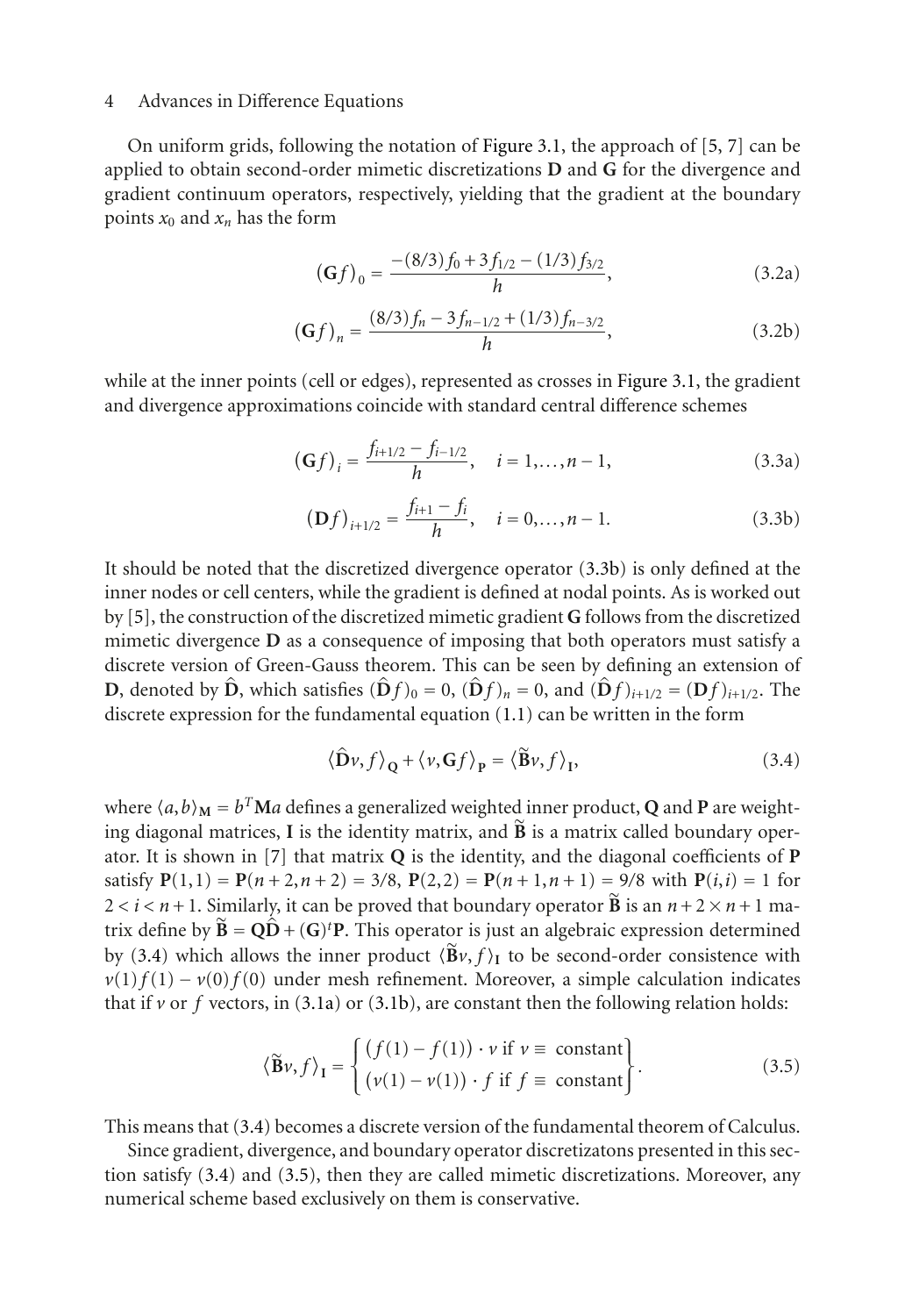### <span id="page-4-0"></span>**4. Mimetic method for the steady diffusion equation**

Our continuum model problem of [Section 2,](#page-1-0) given by [\(2.1\)](#page-2-1) and [\(2.2\)](#page-2-2), can be approximated by using the results of [Section 3,](#page-2-0) in the following form:

<span id="page-4-1"></span>
$$
(\mathbf{M}\mathbf{I} \equiv \hat{\mathbf{A}} + \tilde{\mathbf{B}}\mathbf{G} + \hat{\mathbf{D}}\mathbf{K}\mathbf{G})f = b.
$$
 (4.1)

In this expression  $\hat{A}$  is the  $(n+2) \times (n+2)$  matrix having as nonzero entries those elements in its diagonal which corresponds to the boundary nodes. The values in those entries are the associated  $\alpha$  value given by [\(2.2\)](#page-2-2). In the one-dimensional case its only non null entries are  $\hat{A}(1,1) = \alpha_0$  and  $\hat{A}(n+2,n+2) = \alpha_1$ . The operator **K** is a diagonal tensor whose known values are positive and evaluated at grid block edges. Sometimes the product (**KG**) f is called flux. The operators **G**, **D**, and  $\widetilde{B}$  are the mimetic discretizations for gradient, divergence, and normal boundary conditions presented in previous section. The right-hand side, vector *b*, has the form

$$
b = (\gamma_0, F_{1/2}, F_{3/2}, \dots, F_{n-1/2}, \gamma_1)^T
$$
\n(4.2)

and *f* represents the mimetic approximation. Since all differential operators in [\(2.1\)](#page-2-1) and [\(2.2\)](#page-2-2) are approximated by mimetic discretizations in [\(4.1\)](#page-4-1) then it represents a mimetic method for the steady state diffusion equations. The original idea of introducing [\(4.1\)](#page-4-1) as a mimetic method for Poisson equation was given in [\[7](#page-10-6)]. However, a rigorous proof of its convergence has not been provided yet. In this article we are filling this gap.

The mimetic method for the steady diffusion equations [\(4.1\)](#page-4-1) is too general for the purpose of our theoretical analysis. Therefore two simplifications are in order. They are the assumption that **K** is the identity operator and the restriction to one-dimensional problems. The first assumption is widely used in numerical analysis, because the tensor coefficient **K** is usually differentiable and it is well known that lower-order terms do not play any role in convergence analysis [\[1\]](#page-10-1). Restriction to one-dimensional problems for purposes of studying new numerical schemes on uniform, logical rectangular, Cartesian grids is a standard restriction. This is justified by the fact that all techniques and arguments of the one-dimensional proof can be translated without change to the higher dimensional cases by analogy [\[1](#page-10-1), [2](#page-10-2), [5\]](#page-10-5).

Under these two simplifications we proceed to develop the explicit equations for the new mimetic method [\(4.1\)](#page-4-1), which represents an  $n + 2 \times n + 2$  linear system. Its first equation represents the discretization of the boundary condition given by [\(2.2a\)](#page-2-6), it is of the form

<span id="page-4-3"></span><span id="page-4-2"></span>
$$
\left(\frac{8}{3h} + \alpha_0\right) f_0 - \frac{3}{h} f_{1/2} + \frac{1}{3h} f_{3/2} = \gamma_0. \tag{4.3}
$$

The second equation comes from the discretization of the one-dimensional stationary diffusion equation at the cell center  $x_{1/2}$ ,

$$
\left(\frac{8}{3h^2} - \frac{1}{3h}\right) f_0 - \left(\frac{4}{h^2} - \frac{1}{2h}\right) f_{1/2} + \left(\frac{4}{3h^2} - \frac{1}{6h}\right) f_{3/2} = F_{1/2}.
$$
 (4.4)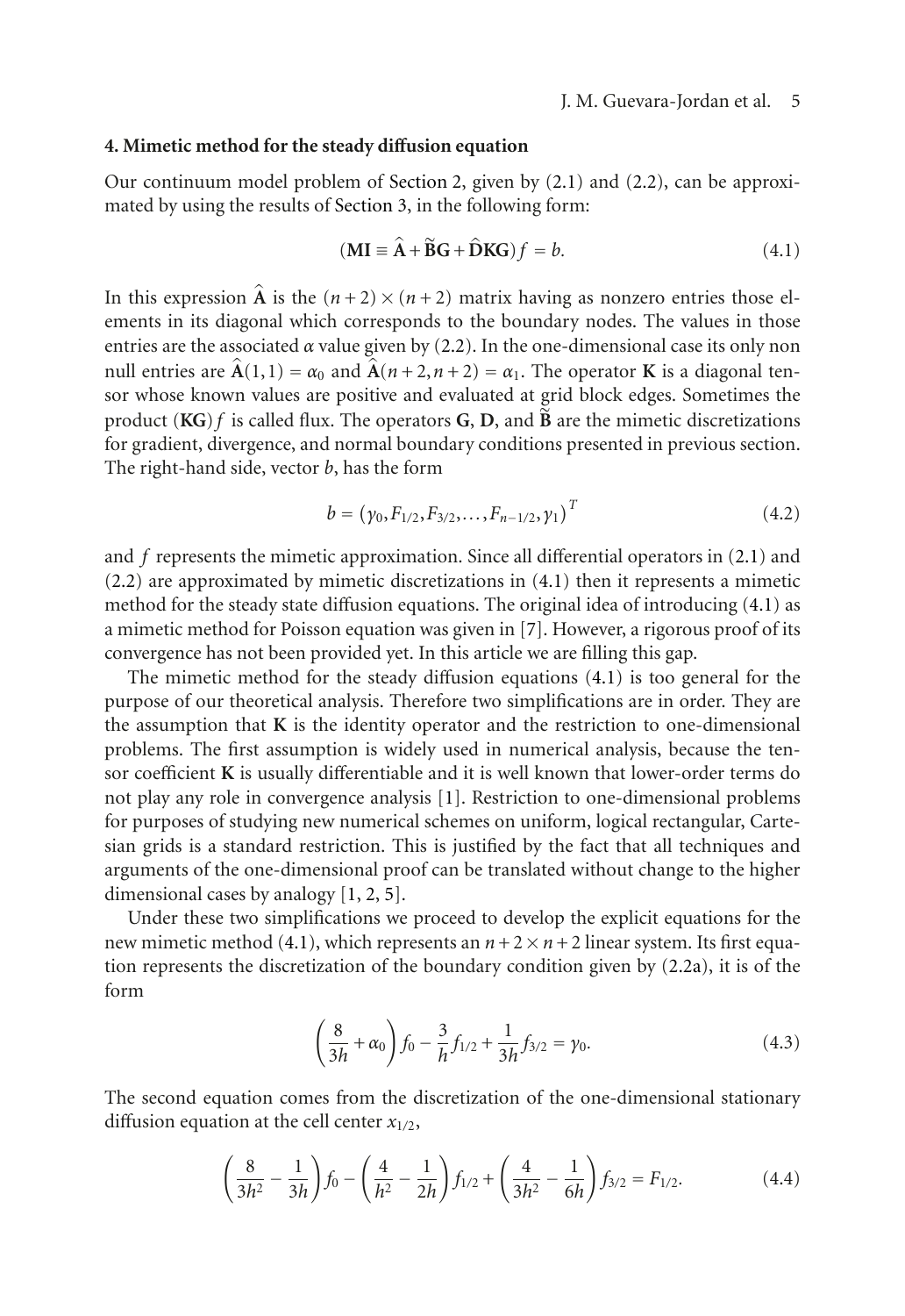Notice that the coefficients in this equation contain terms of the form (const*/h*) which are not common in standard finite differences discretizations. The third equation, at the cell center  $x_{3/2}$ , has the form

<span id="page-5-1"></span>
$$
\frac{1}{3h}f_0 + \left(\frac{1}{h^2} - \frac{1}{2h}\right)f_{1/2} - \left(\frac{2}{h^2} - \frac{1}{6h}\right)f_{3/2} + \frac{1}{h^2}f_{5/2} = F_{3/2}.
$$
 (4.5)

This is an extremely unusual equation, which is a major distinction of the mimetic finite difference discretization scheme with other discretization approaches. The next set of difference equations, at cell centers  $x_{i+1/2}$  for  $i = 2, \ldots, n-3$ , takes the form of standard second-order central finite difference discretization for the second derivative. To close the system of difference equations arisen from the mimetic discretization of the one dimensional steady diffusion equation, three more equations are obtained from [\(4.1\)](#page-4-1) at the points  $x_{n-3/2}$ ,  $x_{n-1/2}$ , and  $x_n = 1$ . However, they are symmetric to [\(4.3\)](#page-4-2), [\(4.4\)](#page-4-3), [\(4.5\)](#page-5-1) so they will not be written down.

It is important to note that standard Taylor expansions of these equations around their associated points lead to truncation errors of order *O*(*h*) for [\(4.4\)](#page-4-3), [\(4.5\)](#page-5-1), and their symmetric associates. On the other hand [\(4.3\)](#page-4-2), its symmetric, and the remaining equations have truncation errors of order  $O(h^2)$ .

#### <span id="page-5-0"></span>**5. Analysis of convergence**

Standard finite difference analysis does not provide optimum convergence rate for the mimetic method described in this article. Consequently, its convergence analysis will be divided in two parts. In the first part a finite difference scheme associated to the mimetic method is developed. Truncations analysis and optimum convergence results for this associated scheme can be obtained by traditional techniques. The second section gives the nonstandard convergence proof for the mimetic method based on the convergence of the associated scheme.

**5.1. Associated finite difference scheme equations.** As it was stated in the mimetic method description, all its equations are standard with the exception of [\(4.4\)](#page-4-3) and [\(4.5\)](#page-5-1), which contains nonstandard (const*/h*) terms. It can be easily shown that if those terms are omitted then an associated finite difference scheme results. This associated scheme can be represented in function of the fundamental operators **<sup>G</sup>**, **<sup>D</sup>**, **<sup>A</sup>** described previously, and a boundary operator **B** with non null entries,  $\mathbf{B}(1,1) = -1$  and  $\mathbf{B}(n+2,n+1) = 1$ . With these operators the associated scheme can be represented by the following expression:

<span id="page-5-2"></span>
$$
(\mathbf{M} \equiv \hat{\mathbf{A}} + \mathbf{B}\mathbf{G} + \hat{\mathbf{D}}\mathbf{G})f_a = b,\tag{5.1}
$$

where  $f_a$  refers to the associated finite difference approximation. This scheme is conservative and new, but it is not mimetic. Its analysis has been recently developed in [\[14\]](#page-11-2). It is proved, by an application of the modulus maximum principle, that it has an optimum second-order convergence rate

<span id="page-5-3"></span>
$$
|f_{\rm ex} - f_{\rm a}| \le O(h^2), \tag{5.2}
$$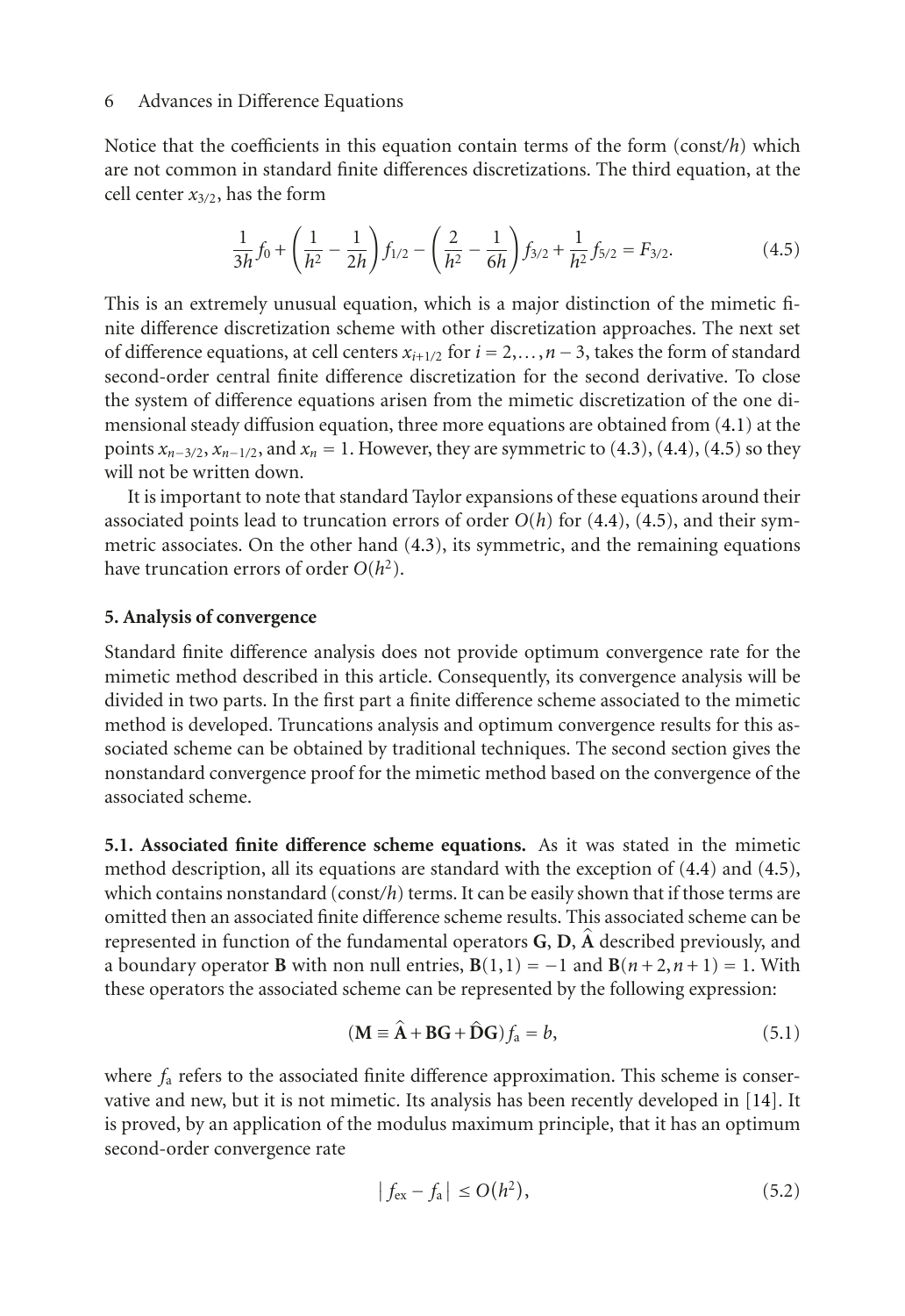where  $f_{\rm ex}$  denotes the exact solution to the continuum problem and  $|\cdot|$  refers to the maximum norm. This order of convergence is not evident, because two of the  $n + 2$  equations in [\(5.1\)](#page-5-2) have linear truncation errors.

A relation between the mimetic method and the associated scheme is obtained through operator **E** defined as follows:

$$
\mathbf{E} = (\widetilde{\mathbf{B}} - \mathbf{B})\mathbf{G}.
$$
 (5.3)

It can be established by inspection that operators **MI** and **M**, in [\(4.1\)](#page-4-1) and [\(5.1\)](#page-5-2), satisfy the relation

<span id="page-6-0"></span>
$$
MI = M + E. \tag{5.4}
$$

This means that the mimetic method is a perturbation of the associated scheme by the operator **E**.

In was proved in [\[7\]](#page-10-6) that operators **M**−<sup>1</sup> and **E** satisfy the following estimate:

<span id="page-6-4"></span><span id="page-6-1"></span>
$$
\left| \mathbf{M}^{-1} \mathbf{E} \right| \le O(h). \tag{5.5}
$$

**5.2. Convergence of mimetic method.** In order to establish the convergence of the mimetic method, its proof will be divided in two parts. In the first one it will be shown that the scheme converges. After that, in the second part, it will be proved that its optimal convergence rate is quadratic.

Let us begin by combining  $(4.1)$ ,  $(5.1)$ ,  $(5.4)$  to obtain

<span id="page-6-2"></span>
$$
\mathbf{M}(f_{\rm a} - f_{\rm ex}) = (\mathbf{M} + \mathbf{E})(f - f_{\rm ex}) + \mathbf{E}f_{\rm ex}.
$$
 (5.6)

After multiplication by  $M^{-1}$ , taking norm and applying the triangle inequality, we obtain the expression

$$
|f - f_{\rm ex}| \le |f_{\rm a} - f_{\rm ex}| + |\mathbf{M}^{-1} \mathbf{E}| |f - f_{\rm ex}| + |\mathbf{M}^{-1} \mathbf{E}| |f_{\rm ex}|.
$$
 (5.7)

On the other hand, using [\(5.2\)](#page-5-3), [\(5.5\)](#page-6-1), and [\(5.7\)](#page-6-2) the following estimated expression always holds:

$$
|f - f_{\rm ex}| \le O(h^2) + O(h) |f - f_{\rm ex}| + O(h) |f_{\rm ex}|.
$$
 (5.8)

This inequality is solved for  $|f - f_{ex}|$  and the convergence estimate results

<span id="page-6-5"></span>
$$
|f - f_{\text{ex}}| \le O(h). \tag{5.9}
$$

This expression shows a linear convergence rate for the mimetic method although it is not the best possible estimate.

To continue with the second part of the proof, let us consider the following identity:

<span id="page-6-3"></span>
$$
(\mathbf{E}f_{\rm ex}) = (\widetilde{\mathbf{B}} - \mathbf{B})\mathbf{G}f_{\rm ex}
$$
 (5.10)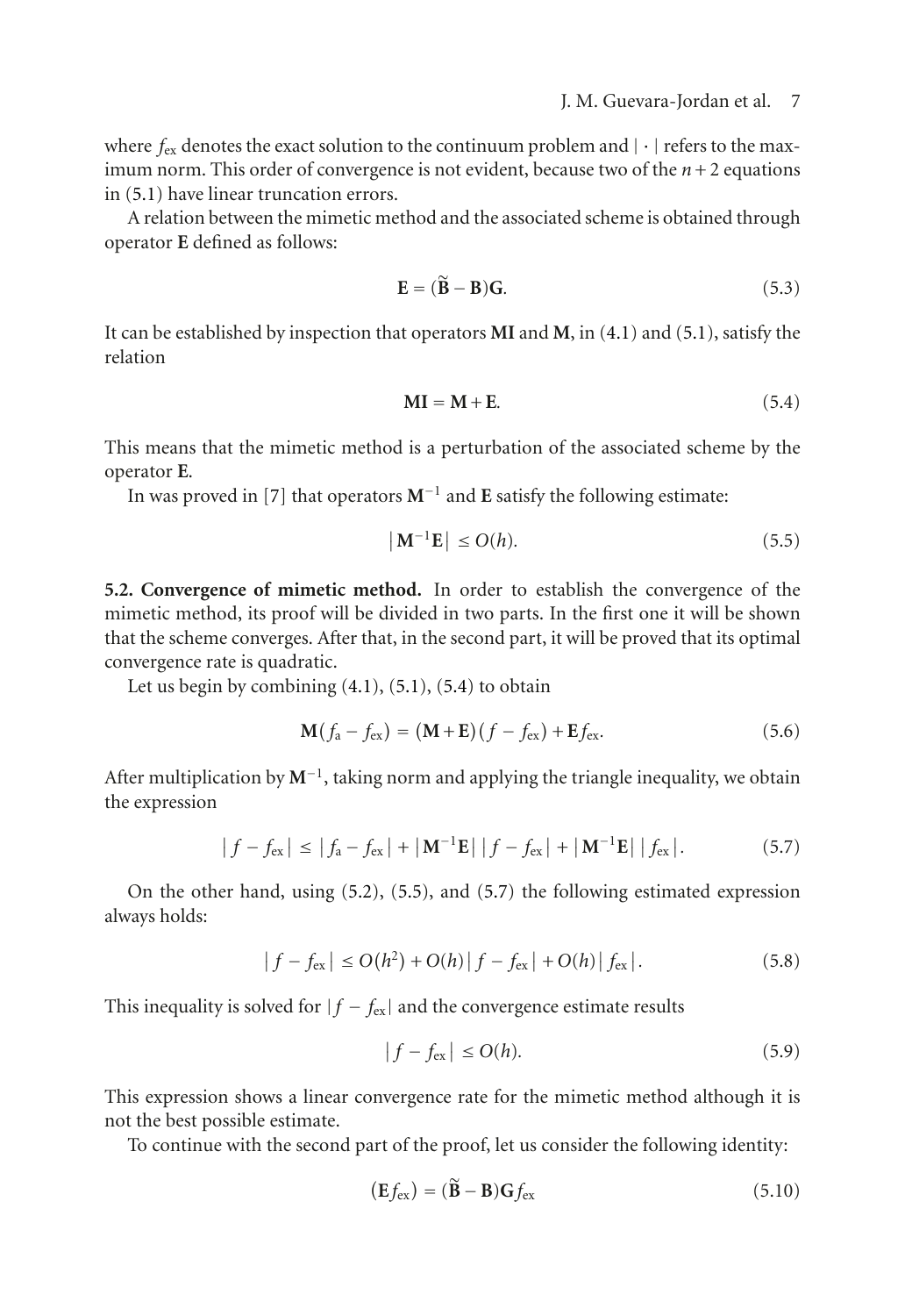| Grid<br>size     | Error  | Error<br>finite difference mimetic method |
|------------------|--------|-------------------------------------------|
| 16               | 1.3666 | 0.7654                                    |
| 64               | 0.3469 | 0.0507                                    |
| 256              | 0.0946 | 0.0032                                    |
| Convergence rate | 0.9689 | 1.9995                                    |

<span id="page-7-3"></span>Table 6.1. Numerical errors for 1D problem maximum norm.

which takes the following form:

$$
(\mathbf{E}f_{\rm ex}) = \left(0, \frac{f_{\rm ex}'(x_0) - f_{\rm ex}'(x_1) + O(h^2)}{8}, \frac{-f_{\rm ex}'(x_0) + f_{\rm ex}'(x_1) + O(h^2)}{8}, \frac{8}{10}, 0, \ldots, 0, \frac{-f_{\rm ex}'(x_{n-1}) + f_{\rm ex}'(x_n) + O(h^2)}{8}, \frac{f_{\rm ex}'(x_{n-1}) - f_{\rm ex}'(x_n) + O(h^2)}{8}, 0\right)^T, \tag{5.11}
$$

second-order terms in this expression come from the truncation error for mimetic gradient approximation **G**. Since the exact solution *f*ex is assumed to be smooth and infinity differentiable, then differences  $f_{\rm ex}'(x_0) - f_{\rm ex}'(x_1)$ ,  $f_{\rm ex}'(x_{n-1}) - f_{\rm ex}'(x_n)$ , and their opposites can be interpreted as central differences to obtain an optimum estimate. Therefore, the vector  $(E f_{ex})$  satisfies the simplified relation

<span id="page-7-1"></span>
$$
(\mathbf{E}f_{\text{ex}}) = O(h^2)w,\tag{5.12}
$$

where  $w = (0, 1, 1, 0, \ldots, 0, 1, 1, 0)^T$ .

By substitution of [\(5.10\)](#page-6-3) and [\(5.12\)](#page-7-1) into the identity relation [\(5.6\)](#page-6-4), we have the following relation:

$$
(f - f_{ex}) = (f_a - f_{ex}) - (\mathbf{M}^{-1} \mathbf{E}) (f - f_{ex}) - O(h^2) \mathbf{M}^{-1} w.
$$
 (5.13)

After taking norm and applying the triangle inequality, we obtain the estimate

$$
|f - f_{\rm ex}| \le |f_{\rm a} - f_{\rm ex}| + |\mathbf{M}^{-1} \mathbf{E}| |f - f_{\rm ex}| + O(h^2) |w|.
$$
 (5.14)

On the other hand, we know from [\(5.2\)](#page-5-3), [\(5.5\)](#page-6-1), and [\(5.9\)](#page-6-5) that the following inequality, derived from [\(5.14\)](#page-7-2), will hold:

<span id="page-7-2"></span>
$$
|f - f_{\text{ex}}| \le O(h^2). \tag{5.15}
$$

The last estimate shows that the mimetic method has a quadratic convergence rate, which is the best possible result.

# <span id="page-7-0"></span>**6. Numerical study**

This section will present the numerical study of two boundary value problems in one and two dimensions, computed via the mimetic method developed in previous sections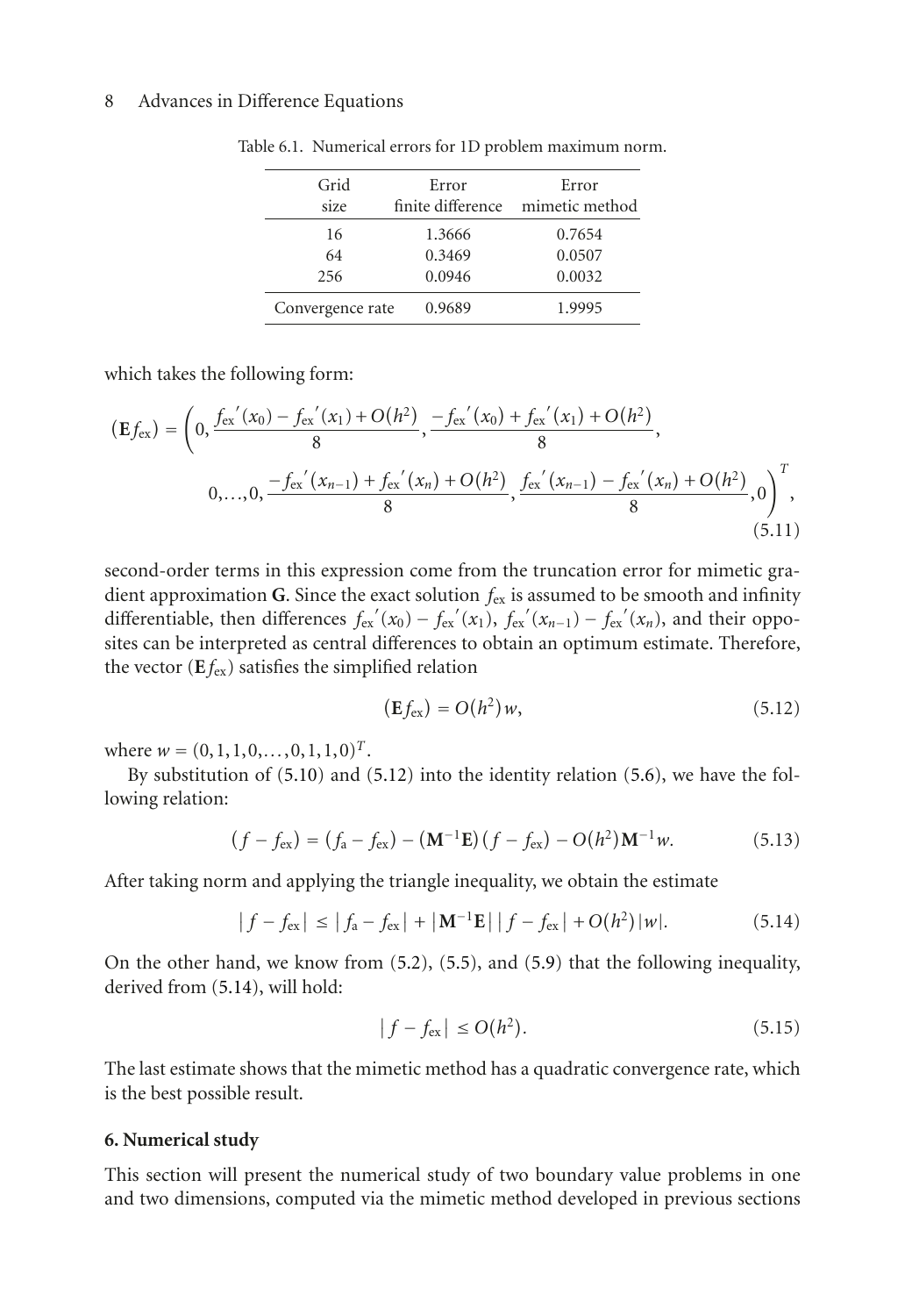and the standard finite difference method. The main parameters analyzed in these test problems are the rate of convergence and the number of exact digits in the approximated solutions. Additional numerical studies, which differ in details and objectives from the ones presented in this article, can be found in [\[7](#page-10-6), [8\]](#page-10-7). Those studies give evidence that our new second-order mimetic scheme produces, in some cases, better solutions than well-known mimetic schemes with first-order one-side gradient approximation at the boundary. However, this affirmation is problem dependent. In general, all the mimetic schemes produce comparable solutions. On the other hand, comparison of our new scheme against standard finite differences schemes based on ghost points and extended staggered grids has not been fully analyzed previously. Numerical results show that our new mimetic scheme always produces better approximations than standard finite differences method. Therefore, that comparison will be developed in this numerical study.

The one-dimensional boundary value problem in this test is formulated in terms of the ordinary differential equation  $f''(x) = \lambda(\lambda - 1)((1 - x)^{(\lambda - 2)} - x^{(\lambda - 2)})$  defined on the interval (0,1), and its solution must satisfy Robin boundary conditions shown in [\(2.2\)](#page-2-2). A well-posed problem is obtained with  $\alpha_0 = \alpha_1 = 1$  and  $\gamma_0 = -\gamma_1 = (\lambda + 1)$ ,  $\lambda$  being an arbitrary nonnull integer number. This problem has a unique analytical solution given by *<sup>f</sup>* (*x*) <sup>=</sup> (1 <sup>−</sup> *<sup>x</sup>*)*<sup>λ</sup>* <sup>−</sup> *xλ*, representing a boundary layer for large values of *<sup>λ</sup>*. Correspondingly, it is an excellent test problem to evaluate numerical schemes with different discretization alternatives for boundary conditions. Numerical results for this test problem are presented in [Table 6.1,](#page-7-3) after implementing both numerical methods on the staggered grid described in [Figure 3.1](#page-2-3) and setting  $\lambda = 25$  (similar results and conclusions are obtained for even larger values of  $\lambda$ ). The shown numerical errors, computed in the maximum norm, indicate that on refined grids the mimetic method achieved at least two exact digits in its approximation, while standard finite difference methods obtained only one exact digit. Such results indicate a clear advantage of the mimetic scheme. In the same table at the bottom, the numerical convergence rates for each method are also presented. A quadratic convergence rate was obtained for the mimetic method, as one would expect from previous theoretical analysis on the convergence rate of the method. Standard finite differences schemes get a first-order numerical convergence rate, which is a direct effect of having a first-order discretization for the Laplacian at nodes  $x_{1/2}$  and  $x_{n+1/2}$ . In the extended ghost point grid, those two nodes become internal nodes away from the ghost boundary. Consequently, modulus maximum principle implies that first-order truncation error in the Laplacian will be transferred completely to the convergence rate and it cannot be canceled or balanced with second order discretizations at boundary nodes.

Though our theoretical results were established for one-dimensional problem, they also hold on higher dimensional logical rectangular Cartesian grids. This paragraph presents the numerical study of a two-dimensional test problem, defined by the twodimensional Poisson equation  $\Delta u = (128/(\exp(16) - 1)) \exp(8(x + y))$  on the region  $\Omega = (0,1) \times (0,1)$ . Its solution is given by expression  $u(x, y) = (1/(\exp(16) - 1))(\exp(8(x +$ *y*)) − 1), satisfying the corresponding Robin boundary condition with coefficient  $\alpha$  = (−16exp(16))*/*(exp(16) <sup>−</sup> 1). The solution behavior is that of a boundary layer toward the (1,1) corner along the main diagonal of  $Ω$ . Details of the staggered grid implementation used in this problem are fully developed in [\[8](#page-10-7)]. [Table 6.2](#page-9-1) provides a summary of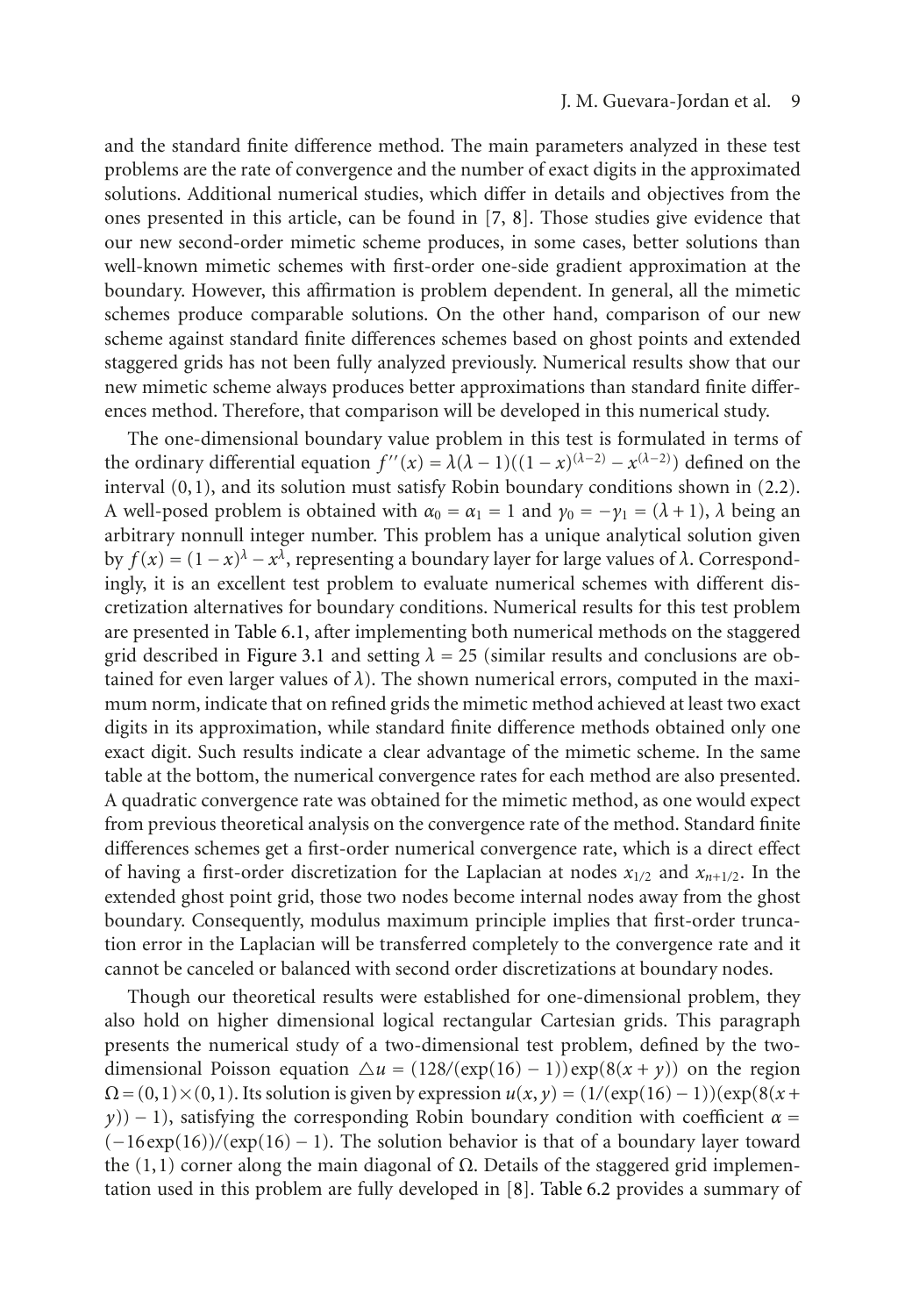| Grid             | Error             | Error          |
|------------------|-------------------|----------------|
| size             | finite difference | mimetic method |
| $3 \times 3$     | 0.0645            | 0.0084         |
| $10 \times 10$   | 0.0255            | 0.0010         |
| $20 \times 20$   | 0.0137            | 0.0002         |
| Convergence rate | 0.8176            | 1.9702         |

<span id="page-9-1"></span>Table 6.2. Numerical errors for 2D problem maximum norm.

numerical errors computed with the maximum norm. As in the one-dimensional case, the errors obtained by the mimetic method are smaller than those obtained by standard finite differences. Also, the numerical convergence rate for each method in the last row of the table is shown. It gives a second-order convergence rate for the mimetic scheme as was predicted by our theoretical analysis in the one dimensional problem. In addition, it can be noticed that for the same reasons given in the previous 1D problem, the firstorder truncation error associated to standard finite differences on the two-dimensional staggered grid is passed to the convergence rate.

It is important to note that it is possible to improve the convergence rate of the standard finite difference method by using a different grid configuration such as block center grids. However, in all cases the same mimetic method always produce a solution that is comparable to or better than standard finite differences. This means that the mimetic method is very robust and systematic, which is a great advantage and improvement for a numerical method based on finite differences molecules.

At this point it is of interest to mention that there is an important property related to the mimetic scheme, which cannot be matched by standard finite difference approximation. It is essentially the rigorous treatment given in the mimetic discretization method to both the boundary conditions and the differential equation. This advantage can easily be observed if the nonhomogeneous term in the differential equation has a singularity at the boundary. In such case, the mimetic method produces a robust code whose numerical results are of high accuracy. On the contrary, standard finite difference codes developed on any grid based on ghost point will break down because they require the regularity of the nonhomogeneous term up to the boundary. This last condition is artificial and it is one of the main deficiencies of standard second-order finite difference schemes. Such deficiencies are eliminated in the mimetic scheme.

## <span id="page-9-0"></span>**7. Remarks and conclusions**

A complete analytical and numerical study for a new second-order mimetic finite difference scheme for the diffusion equation has been presented. Theoretical and numerical analysis of its quadratic convergence rate is a new contribution. This is not an obvious result in view of the first-order truncation errors and the nonstandard linear equations in its mathematical formulation.

The convergence proof gives a possible strategy to obtain similar results for higher order mimetic methods based on the mimetic operators given in [\[5\]](#page-10-5).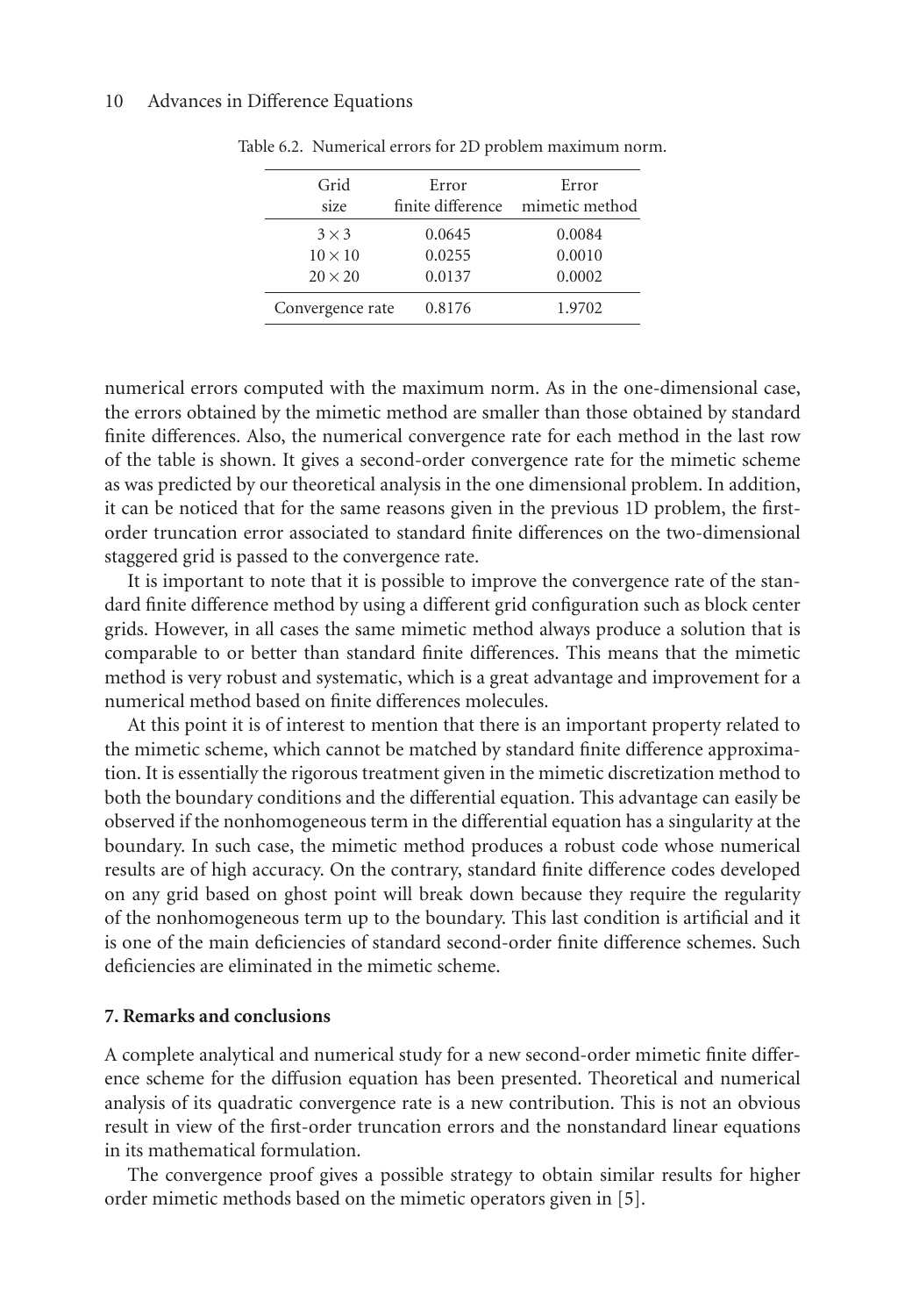The new method was applied to a selected set of test problems. The numerical results indicate its main advantages over the most common second-order standard finite difference methods based on ghost points and extended grids. In addition, the numerical study ratifies the theoretical quadratic converge rate of the new scheme.

The most important advantages of the numerical method developed in this article are: it is mimetic or conservative; its formulations at inner and boundary nodes are consistent; its numerical implementation is more robust than most common second-order finite differences schemes, it is not based on ghost point techniques, and it gives a rigorous discretization of both the boundary conditions and the differential equation.

In view, of the above considerations it is fair to say that our new second-order mimetic scheme is a better choice than standard finite differences schemes for solving the static diffusion equation.

# <span id="page-10-0"></span>**References**

- <span id="page-10-1"></span>[1] K. W. Morton and D. F. Mayers, *Numerical Solution of Partial Differential Equations*, CRC Press, Cambridge, UK, 1994.
- <span id="page-10-2"></span>[2] M. Shashkov, *Conservative Finite-Difference Methods on General Grids*, Symbolic and Numeric Computation Series, CRC Press, Boca Raton, Fla, USA, 2001.
- <span id="page-10-3"></span>[3] J. E. Castillo, J. M. Hyman, M. Shashkov, and S. Steinberg, "Fourth- and sixth-order conservative finite difference approximations of the divergence and gradient," *Applied Numerical Mathematics*, vol. 37, no. 1-2, pp. 171–187, 2001.
- <span id="page-10-4"></span>[4] K. Lipnikov, J. Morel, and M. Shashkov, "Mimetic finite difference methods for diffusion equations on non-orthogonal non-conformal meshes," *Journal of Computational Physics*, vol. 199, no. 2, pp. 589–597, 2004.
- <span id="page-10-5"></span>[5] J. E. Castillo and R. D. Grone, "A matrix analysis approach to higher-order approximations for divergence and gradients satisfying a global conservation law," *SIAM Journal on Matrix Analysis and Applications*, vol. 25, no. 1, pp. 128–142, 2003.
- [6] J. E. Castillo and M. Yasuda, "A comparison of two matrix operator formulations for mimetic divergence and gradient discretizations," in *Proceedings of the International Conference on Parallel and Distributed Processing Techniques and Applications (PDPTA '03)*, vol. 3, pp. 1281–1285, Las Vegas, Nev, USA, June 2003.
- <span id="page-10-6"></span>[7] J. E. Castillo and M. Yasuda, "Linear systems arising for second-order mimetic divergence and gradient discretizations," *Journal of Mathematical Modelling and Algorithms*, vol. 4, no. 1, pp. 67–82, 2005.
- <span id="page-10-7"></span>[8] M. Freites-Villegas, J. M. Guevara-Jordan, O. R. Rojas, J. E. Castillo, and S. Rojas, "A mimetic finite difference scheme for solving the steady state diffusion equation with singular sources," in *Simulacion Num ´ ´erica y Modelado Computacional. Proceedings of the 7th International Congress of Numerical Methods in Engineering and Applied Science*, J. Rojo, M. J. Torres, and M. Cerrolaza, Eds., pp. 25–32, San Cristóbal, Venezuela, 2004.
- <span id="page-10-8"></span>[9] H. S. Carslaw and J. C. Jaeger, *Conduction of Heat in Solids*, Clarendon Press, Oxford, UK, 2nd edition, 1959.
- [10] S. Rojas and J. Koplik, "Nonlinear flow in porous media," *Physical Review E*, vol. 58, no. 4, pp. 4776–4782, 1998.
- <span id="page-10-9"></span>[11] P. Wilmott, S. Howison, and J. Dewynne, *The Mathematics of Financial Derivatives: A Student Introduction*, Cambridge University Press, Cambridg, UK, 1995.